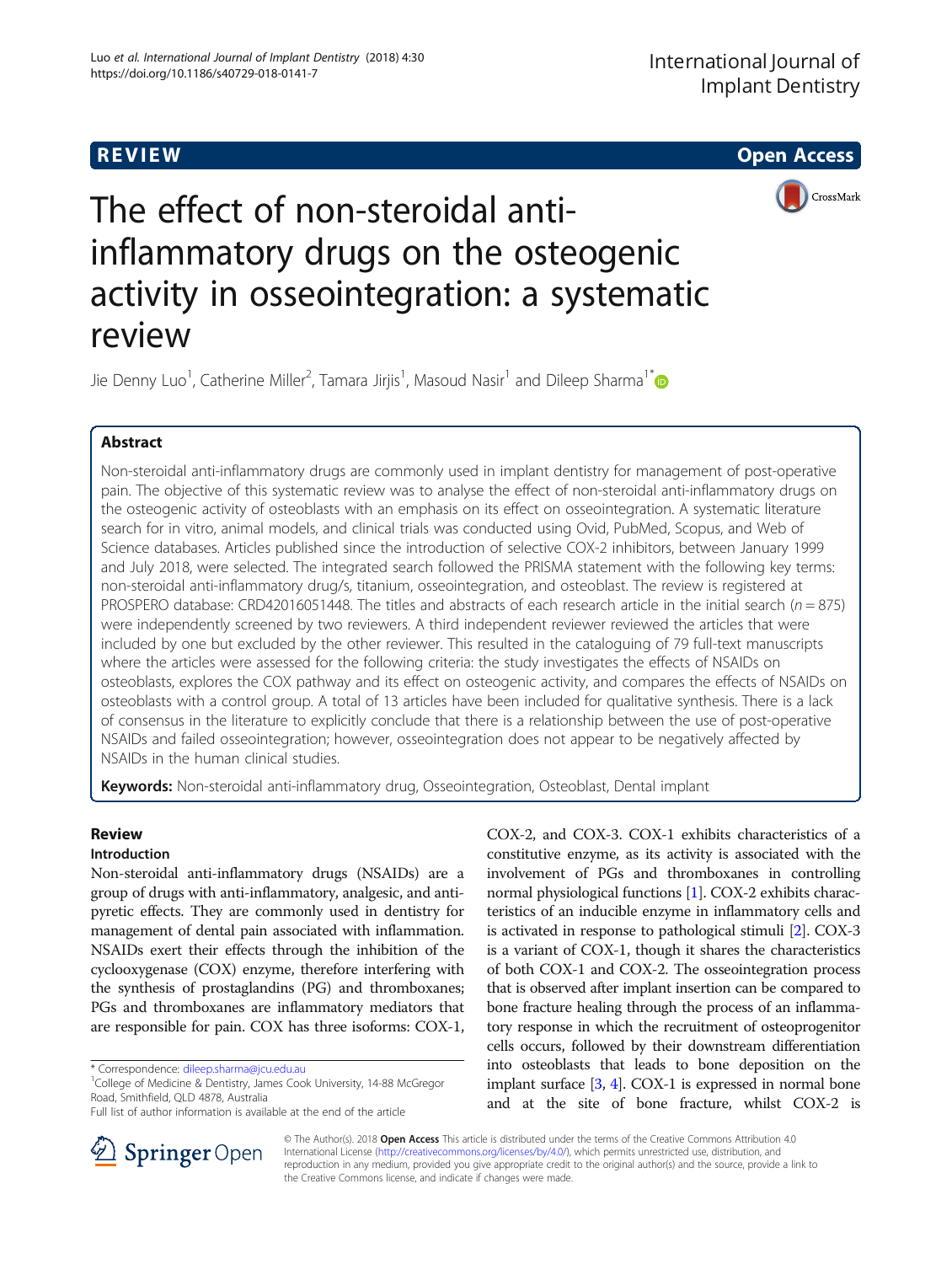<span id="page-1-0"></span>upregulated during inflammation and the initial stages of bone repair [[5](#page-10-0)]. The effects of NSAIDs on altering bone growth, remodelling, and repair are generally not considered when prescribed for post-operative pain management after implant placement.

Hypoxia occurs locally in bone tissues when pathological conditions such as implant placement and bone fractures arise [[6](#page-10-0), [7](#page-10-0)]. It has been established, through clinical studies of bone cultures, that hypoxia is directly responsible for directing the synthesis of prostaglandin E (PGE) by osteoblasts [\[6\]](#page-10-0). Therefore, the presence of the COX enzymes in bone healing is of importance [\[6\]](#page-10-0). Prostaglandins have the capacity to influence bone metabolism and can both induce and inhibit tissue repair mechanisms [\[6](#page-10-0)]. Local administration of PGE1 has been shown to stimulate bone formation, increase alveolar bone height, and induce formation of new cementum and periodontal ligament adjacent to the site of delivery in canine mandibles [[8](#page-10-0), [9](#page-10-0)]. Furthermore, PGE2 has been shown to stimulate replication and differentiation of osteoblasts cultured on smooth titanium surfaces thereby increasing bone formation around titanium implants [\[10](#page-10-0)]. Additionally, PGs can also inhibit the formation and growth of osteoblasts [[6](#page-10-0)]. Therefore, altered PG levels as a result of COX inhibition can have a negative impact on the role of PG in bone tissue, potentially causing a shift in precursor cell action towards bone resorption [\[6\]](#page-10-0).

Cyclooxygenases have an important role in the production of PGs where these enzymes in bone tissues show increased activity under the influence of hypoxia-inducible factors [\[6,](#page-10-0) [11\]](#page-10-0). Therefore, local activity of COX enzymes promotes bone formation and resorption through the production of PGs [[12](#page-10-0)]. Non-selective NSAIDs are reported to inhibit the activity of COX-1 equally, if not more than COX-2 [[2\]](#page-10-0). Therefore, NSAIDs inhibit the production of PGs at the site of implant placement or fracture, thereby influencing the bone healing cascade [\[13](#page-10-0)]. There is evidence from animal studies that indicate that COX-2 inhibitors delay done healing in diaphyseal fracture models in rats [[13\]](#page-10-0). However, the exact roles of COX-1 and COX-2 in the PG production has not been ascertained in humans, and assumptions have been made suggesting a milder or non-significant inhibitory effect of selective COX-2 inhibitors on bone healing when compared to a non-selective COX inhibitor [[2,](#page-10-0) [13](#page-10-0)]. Furthermore, a systematic review conducted by Marquez-Lara et al. highlighted the great variability regarding the impact of NSAIDs on bone healing, and that there is no consensus regarding the impact of NSAIDs following orthopaedic procedures [\[14\]](#page-10-0). Therefore, the rationale of the present systematic review is to address the gaps in the literature by identifying if variables such as the dosage, duration of administration, and selectivity of post-operative NSAIDs negatively affect osseointegration.

### Material and methods Protocol and registration

The systematic review was conducted in accordance with the Preferred Reporting Items for Systematic Reviews and Meta-Analyses (PRISMA) statement [\[15\]](#page-10-0). The review is registered at PROSPERO database, and the review protocol can be accessed at [http://www.crd.york.ac.uk/PROSPERO/](http://www.crd.york.ac.uk/PROSPERO/display_record.php?ID=CRD42016051448) [display\\_record.php?ID=CRD42016051448](http://www.crd.york.ac.uk/PROSPERO/display_record.php?ID=CRD42016051448).

The PROSPERO registration number is CRD4201605 1448.

#### Eligibility criteria

The review included in vitro, clinical and in vivo studies; animal models. Articles published since the introduction of selective COX-2 inhibitors in 1999 were included [[3](#page-10-0)]. Studies published outside this time period, not in the English language, non-peer reviewed, and review studies were excluded.

#### Information sources

An electronic search into four databases: Ovid, Pubmed, Scopus, and Web of Science was performed to systematically identify the available literature. Articles published between January 1, 1999, and July 7, 2018, were considered.

#### Focus question

The focus question, used to guide the search strategy, according to the PICO schema is "Will variables such as the dosage, duration of administration, and selectivity of post-operative NSAIDs impair the bone healing around titanium implants?"

#### Search strategy

The search string comprised the combination of medical subject headings (MeSH) and free keywords. The linkage was conducted using the Boolean operator (AND, OR). The choice of keywords was intended to be broad to maximise the number of relevant studies considered. The following search strategy was applied to Ovid and PubMed:

- 1) (anti inflammatory agents, non steroidal[MeSH Terms]) AND osseointegration[MeSH Terms]
- 2) (anti inflammatory agents, non steroidal[MeSH Terms]) AND osteoblast[MeSH Terms]
- 3) (anti inflammatory agents, non steroidal[MeSH Terms]) AND dental implants[MeSH Terms]

Furthermore, the following search strategy was applied to Scopus and Web of Sciences to supplement records identified through Ovid and PubMed:

(non steroidal anti inflammatory agent OR non steroidal anti inflammatory agents OR non steroidal anti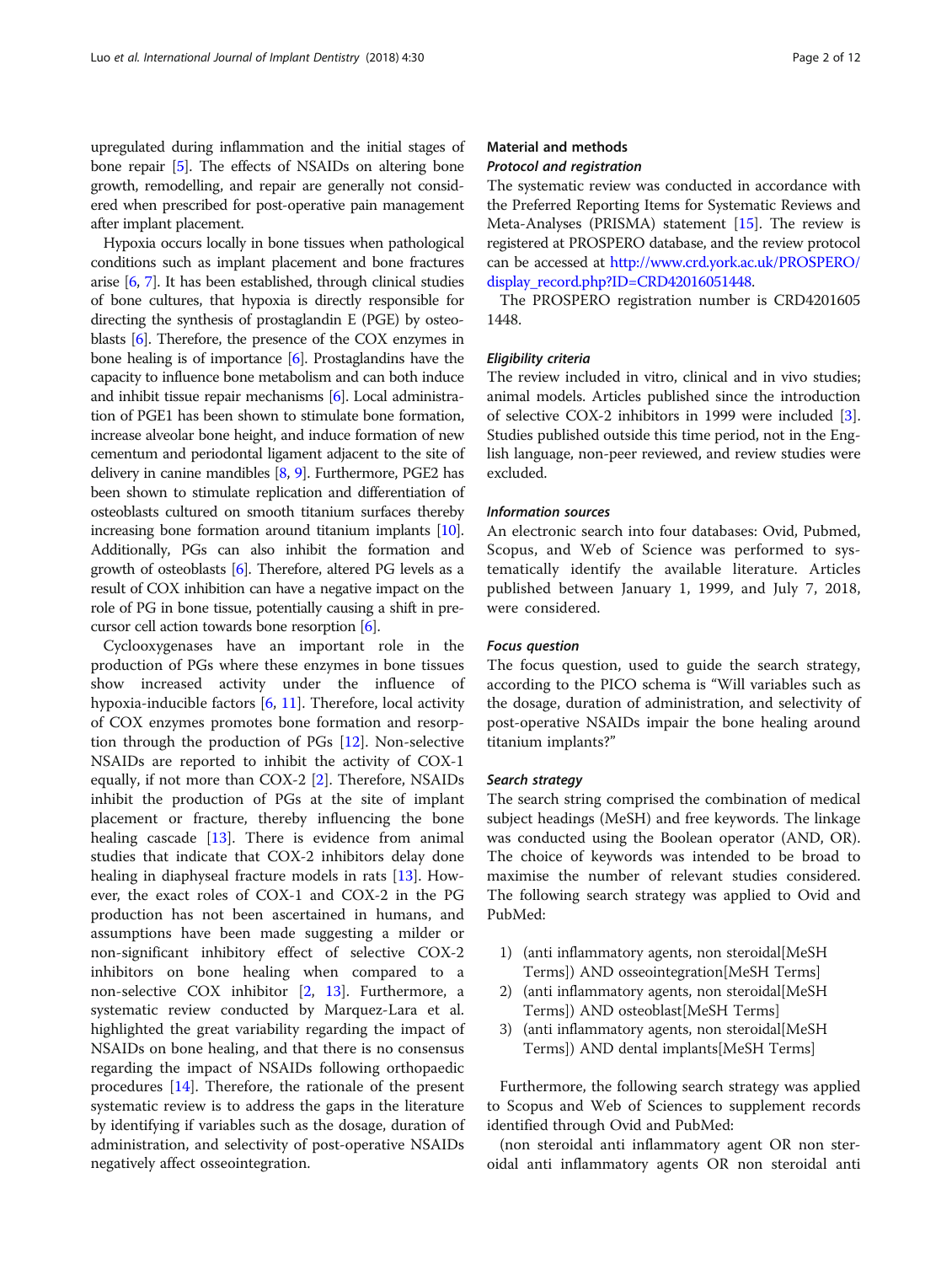inflammatory drug OR non steroidal anti inflammatory drugs OR cyclooxygenase inhibition OR COX inhibition OR ibuprofen OR celecoxib) AND (osseointegration OR osteoblast OR osteoblasts OR titanium implant OR titanium implants OR dental implant OR dental implants)

### Study selection

The titles and abstracts of each research article in the initial search were independently screened by the primary (JDL) and the second reviewer (TJ). A third independent reviewer (MN) reviewed the articles that were included by one but excluded by the other reviewer. The full-text manuscripts of the articles were catalogued in accordance to the "[Eligibility criteria](#page-1-0)" section as mentioned above and were assessed for the following criteria:

- The study explored the COX pathway and its role in osseointegration.
- The effects of NSAIDs on osteoblasts attached to titanium are investigated (in vitro studies).

#### Data collection process

The full-text manuscripts of included studies were catalogued into in vitro, clinical, and in vivo studies. The data from the included studies were independently extracted by the primary (JDL) and the second reviewer (TJ) according to the "Data items" section as listed below. Disagreements or uncertainties were discussed with the third reviewer (MN) until an agreement was reached.

### Data items

The data collected from the included studies were arranged in the following fields:

- Author (year)—reveals the author/s and year of publication
- Sample (size)—describes the sample and sample size used in the study
- Treatment group (size)—describes the treatments used in study
- Methodology—describes the method of drug delivery
- Parameter—describes the parameter/s that are measured
- Outcome—describes the outcome/s of the experiments

#### Quality and risk of bias in individual studies

The quality and risk of bias assessments were performed independently by two reviewers (JDL and TJ) during the data extraction process. Any disagreements or uncertainties were discussed with the third reviewer (MN) until an agreement was reached. The quality and bias assessment for all studies addressed various bias domains. A Modified

CONSORT checklist of items for reporting in vitro studies of dental materials outlined by Faggion (Tables [1](#page-3-0) and [2](#page-3-0)) was used to assess quality and risk of bias of included in vitro studies [\[16\]](#page-10-0). The Cochrane Collaboration's Tool (Table [3\)](#page-4-0) was used to assess quality and risk of bias of included human clinical studies [\[17\]](#page-10-0). A quality assessment of the methodology of the animal studies (Table [4\)](#page-4-0) has been performed according to items (Table [5](#page-5-0)) of the ARRIVE guidelines [\[18\]](#page-10-0).

#### Synthesis of results

The relevant data collected for qualitative synthesis are summarised in three critical analysis tables: in vitro studies (Table [6\)](#page-5-0), clinical studies (Table [7\)](#page-6-0), and in vivo studies (Table [8](#page-7-0)).

#### Statistical analysis

No meta-analyses could be performed due to the heterogeneity between the studies—different samples, experimental groups (drugs and concentrations), study models, and outcome measures.

#### Results

#### Study selection

The electronic search in the databases of Web of Science, PubMed, Ovid, and Scopus resulted in the identification of 875 potential titles and abstracts. After removal of the duplicates, independent screening of the abstracts resulted in the selection of 79 studies for assessment of eligibility. A total of 13 studies were eligible and are included in the systematic review (Fig. [1](#page-9-0)).

#### Exclusion of studies

The eligibility and study selection criteria as mentioned above were applied to the 79 full-text articles. A total of 66 studies were excluded after a full-text assessment for the following reasons:

- The study did not explore the role of COX pathway in osseointegration ( $n = 26$ ).
- The effects of NSAIDs on osteoblasts were not investigated on titanium  $(n = 24)$ .
- The study was a systematic review ( $n = 16$ ).

#### Study characteristics

The included studies were catalogued into three groups characterised by the type of study: in vitro studies (Table [6](#page-5-0)), clinical studies (Table [7\)](#page-6-0), and in vivo studies (Table [8\)](#page-7-0). The cataloguing provided a clearer understanding of the effects of NSAIDs in osseointegration in various study models, ultimately contributing to the sensitivity of the systematic review.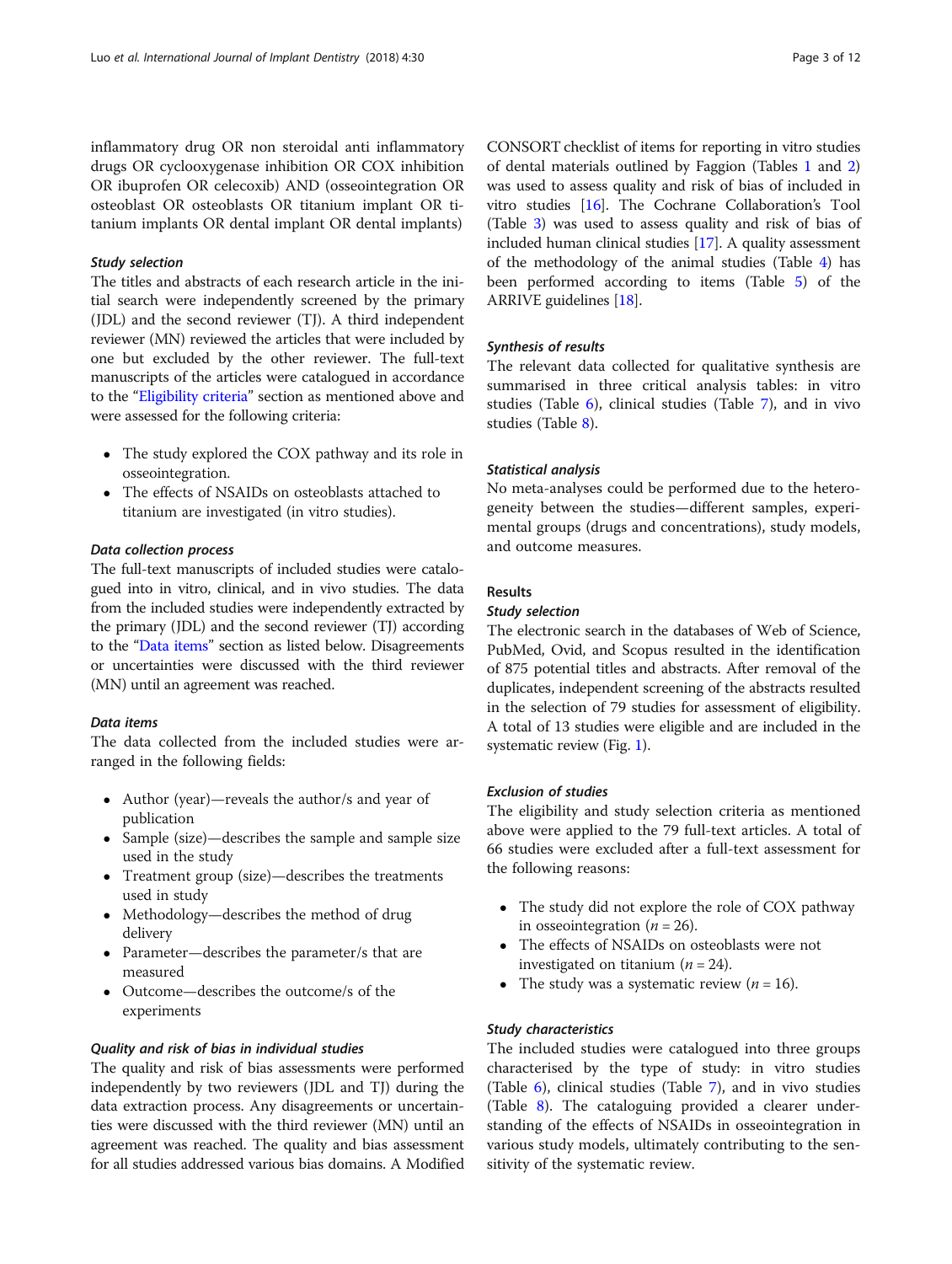<span id="page-3-0"></span>Table 1 Quality assessment of in vitro studies according to the items of the Modified CONSORT checklist [[16](#page-10-0)]

| Study                                                                     |  |  |  |  |                               |  |  | 1 2 3 4 5 6 7 8 9 10 11 12 13 14 Summary assessment |
|---------------------------------------------------------------------------|--|--|--|--|-------------------------------|--|--|-----------------------------------------------------|
| Arpornmaeklong et al. [19] $+$ ? $+$ $+$ $     n/a$ $+$ $+$ $ +$ $-$ High |  |  |  |  |                               |  |  |                                                     |
| Boyan et al. [20]                                                         |  |  |  |  | + + + + - - - - n/a + + - + - |  |  | <b>High</b>                                         |

Key:  $(+)$  = low risk of bias,  $(?)$  = unclear risk of bias,  $(-)$  = high risk of bias

#### Quality and risk of bias assessment

The quality and risk of bias assessments of included studies are summarised in Tables 1, 2, [3](#page-4-0), [4](#page-4-0), and [5](#page-5-0). The quality assessment revealed a high risk of bias (for one or more domain) for most of the included studies. The included in vitro studies had high risk of bias according to the Modified CONSORT checklist [\[16,](#page-10-0) [19](#page-10-0), [20](#page-11-0)]. One clinical study was classified as unclear risk of bias (for one or more domain) according to the Cochrane Collaboration's Tool [\[17,](#page-10-0) [21\]](#page-11-0). An in vivo animal study had an

Table 2 Modified CONSORT checklist of items for reporting in vitro studies of dental materials [\[16\]](#page-10-0)

| $\mathbf{1}$   | Abstract: structured summary of trial design, methods, results,<br>and conclusions                                                                               |
|----------------|------------------------------------------------------------------------------------------------------------------------------------------------------------------|
|                | Introduction                                                                                                                                                     |
| $\overline{2}$ | Scientific background and explanation of rationale with specific<br>objectives and/or hypotheses                                                                 |
| Methods        |                                                                                                                                                                  |
| 3              | Intervention: the intervention for each group, including how<br>and when it was administered, with sufficient detail to enable<br>replication                    |
| 4              | Outcomes: completely defined, pre-specified primary and<br>secondary measures of outcome, including how and when<br>they were assessed                           |
| 5              | Sample size: how sample size was determined                                                                                                                      |
| 6              | Randomisation: method used to generate the random allocation<br>sequence                                                                                         |
| 7              | Allocation: mechanism used to implement the random allocation<br>sequence, describing any steps taken to conceal the sequence<br>until intervention was assigned |
| 8              | Implementation: who generated the random allocation sequence,<br>who enrolled teeth, and who assigned teeth to intervention                                      |
| 9              | Blinding: if done, who was blinded after assignment to<br>intervention and how                                                                                   |
| 10             | Statistics: statistical methods used to compare groups for primary<br>and secondary outcomes                                                                     |
| Results        |                                                                                                                                                                  |
| 11             | For each primary and secondary outcome, results for each group,<br>and the estimated size of the effect and its precision                                        |

Discussion

Item Domain

12 Trial limitations, addressing sources of potential bias, imprecision, and, if relevant, multiplicity of analyses

Other information

- 13 Sources of funding and other support role of funders
- 14 Where the full trial protocol can be accessed, if available

unclear risk of bias according to the ARRIVE guidelines [[18,](#page-10-0) [22\]](#page-11-0).

#### Discussion

Non-steroidal anti-inflammatory drugs are widely used in clinical dentistry to manage post-operative inflammation and pain. Two systematic reviews have been performed to review the literature concerning the possible influence of NSAIDs on the osseointegration of titanium implants: a review conducted by Gomes et al. concluded that osseointegration is impaired in the presence of conventional NSAIDs, whilst the review conducted by Kalyvas et al. concluded that short-term post-operative NSAIDs do not appear to negatively impact osseointegration [\[3,](#page-10-0) [4\]](#page-10-0). Despite these conflicting conclusions regarding post-operative of NSAIDs, both Gomes et al. and Kalyvas et al. eed that prolonged or long-term use of NSAIDs, parllarly in patients with chronic diseases, impaired eointegration and, therefore, reduced the success of blant surgery  $[3, 4]$  $[3, 4]$  $[3, 4]$  $[3, 4]$ . The current review extends on se existing reviews by identifying if dosage, duration of ninistration, and selectivity of post-operative NSAIDs bair osseointegration.

#### itro studies

e effects of NSAIDs on the osteogenic activity of osteasts have been extensively studied at the molecular rmacological level [[23\]](#page-11-0). However, only two studies e been identified that investigated the effect of AIDs on osteoblasts attached to titanium surfaces ble  $6$ ). In the study conducted by Boyan et al., their alts demonstrated that a non-selective COX inhibitor (indomethacin, 0.1 μM), a selective COX-1 inhibitor (weratrol, 1 and 10  $\mu$ M), and a selective COX-2 intor (NS-398, 1 and 10  $\mu$ M) did not have a significant et on the number of cells derived from human osteo-comas [\[20\]](#page-11-0). Furthermore, Boyan et al. demonstrated the NSAIDs reduced prostaglandin  $E_2$  (PGE2) protion of cells attached to a rough titanium surface. eir results indicated that both COX-1 and COX-2 are involved in the production of osteocalcin, PGE2, and TGF-β1 by osteoblasts  $[20]$  $[20]$ . They also demonstrated that osteoblasts produced increased levels of PGE2 on rough titanium surfaces and that this was correlated with increased alkaline phosphatase activity and osteocalcin production [\[20\]](#page-11-0). This suggests that PGE2 may have a role in osteoblast proliferation and differentiation on titanium surfaces, and that this favourable effect of PGE2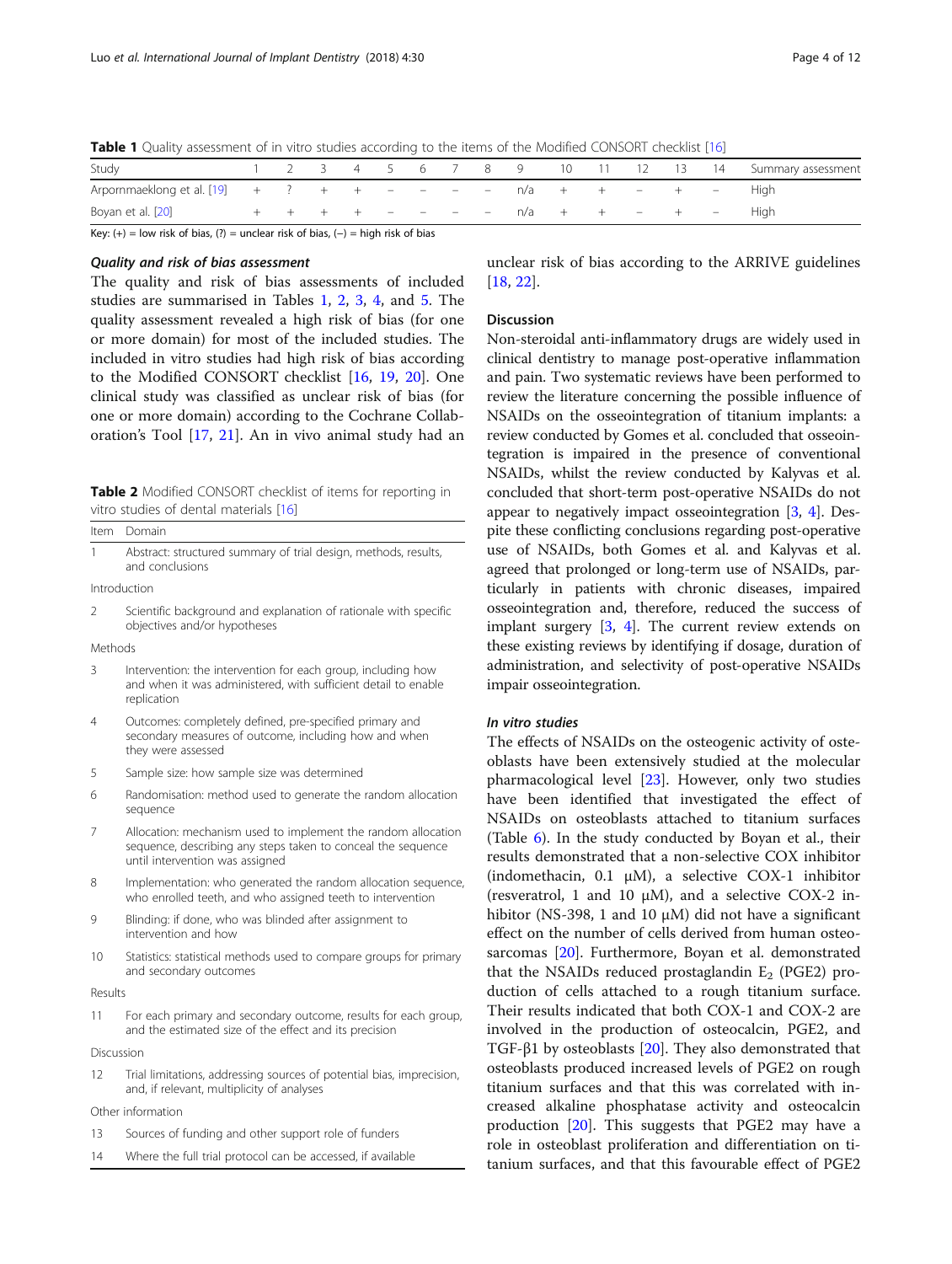| Study                   | Random sequence<br>generation | Allocation<br>concealment | Blinding of<br>participants/personnel | Blinding of<br>outcome assessment | Incomplete<br>outcome data | Selective<br>reporting | Summary<br>assessment |
|-------------------------|-------------------------------|---------------------------|---------------------------------------|-----------------------------------|----------------------------|------------------------|-----------------------|
| Alissa et al. [21]      |                               |                           |                                       |                                   |                            |                        | Unclear               |
| Sakka et al. [24]       | $\sim$                        |                           |                                       |                                   |                            |                        | High                  |
| Winnett et al. [25] n/a |                               |                           |                                       | $\overline{\phantom{0}}$          |                            |                        | High                  |

<span id="page-4-0"></span>Table 3 Quality and bias assessment of human clinical studies using The Cochrane Collaboration's Tool [\[17\]](#page-10-0)

Key: (+) = low risk of bias, (?) = unclear risk of bias, (-) = high risk of bias,  $n/a = not available$ 

was inhibited when a NSAID was present [[20\]](#page-11-0). Arpommaeklong et al. found that a non-selective COXinhibitor (indomethacin, 0.1 μM) and a selective COX-2 inhibitor (celecoxib, 1.5, 3.0, and 9.0 μM) inhibited the growth of cell cultures derived from rat calvarias, where the effect was dose-dependent in the cultures treated with celecoxib [\[19](#page-10-0)]. Furthermore, Arpommaeklong et al. demonstrated that PGE2 levels were significantly lower in the groups that were treated with a NSAID, and have postulated that PGE2, consistent with Boyan et al., may have a role in osteoblast growth and differentiation [[19](#page-10-0), [20](#page-11-0)].

#### Clinical studies

The clinical evidence demonstrating the effects of NSAIDs on the osseointegration of titanium dental implants is limited with only two clinical trials and one retrospective study identified in the database searches (Table [7\)](#page-6-0). In the clinical trial conducted by Alissa et al., the effect of a 7-day post-operative course of ibuprofen (600 mg, taken four times daily) on the marginal bone level around dental implants was investigated [\[21](#page-11-0)]. They found that there were no statistically significant differences between the treated and placebo groups in the mean marginal bone level around dental implants at 3 and 6 months after implant placement [[21\]](#page-11-0). In a similar clinical trial conducted by Sakka et al., the effect of a 7-day course of ibuprofen (600 mg, taken four times daily) on the marginal bone level around dental implants was also investigated [\[24](#page-11-0)]. They found that there were no significant differences between the ibuprofen and non-ibuprofen groups, consistent with the findings of Alissa et al., when comparing the changes in marginal bone level around dental implants [\[24\]](#page-11-0). However, a

retrospective study conducted by Winnett et al. postulated that the adverse biological events following dental implant placement were associated with perioperative use of NSAIDs [\[25\]](#page-11-0). Winnett et al. reported a total loss of 197 dental implants due to failed osseointegration from patients with failing implant/s (468 implants in 104 patients) treated in a postgraduate dental clinic (between 1979 and 2012). The patients  $(n = 60)$  that used NSAIDs peri-operatively experienced a total of 119 failed implants, whilst the non-NSAID cohort  $(n = 44)$  experienced a total of 78 failed implants. Winnett et al. identified that ibuprofen (600 mg, taken four times daily) was the most commonly prescribed; however, other prescribed NSAIDs included Ketorolac, Vioxx, Celebrex, Diflunisal, Meloxicam, and Naproxen [\[25](#page-11-0)]. Despite the clinical trials conducted by Alissa et al. and Sakka et al., both of whom have demonstrated that a 7-day post-operative course of ibuprofen (600 mg, taken four times daily) did not significantly affect bone levels around dental implants at 3 and 6 months after placement, the data gathered by Winnett et al. indicates that NSAIDs may have detrimental effect on osseointegration [\[25\]](#page-11-0).

#### Animal studies

The influence of NSAIDS on bone healing in animal models has been shown to be related to the duration of treatment and drug selectivity [[5\]](#page-10-0). A total of seven studies were identified that investigated the effect of NSAIDs on the osseointegration of titanium implants in animals: mice, rabbits, and rats (Table [8\)](#page-7-0).

The duration of treatment is a factor to consider when using NSAIDs, and a study conducted by Goodman et al. investigated the effect of a selective COX-2 inhibitor

| $\overline{\phantom{a}}$ |        |        | $\tilde{\phantom{a}}$ |        |                          |                   |                          |        | $\tilde{\phantom{a}}$ |                    |
|--------------------------|--------|--------|-----------------------|--------|--------------------------|-------------------|--------------------------|--------|-----------------------|--------------------|
| Study                    |        | 6      |                       | 8      | 9                        | 10                | 11                       | 12     | 13                    | Summary assessment |
| Cai et al. [22]          | $^{+}$ |        | $^{+}$                | $^{+}$ |                          |                   |                          | $^{+}$ | $^{+}$                | Unclear            |
| Chikazu et al. [30]      | $^{+}$ |        | $^{+}$                | $^{+}$ |                          |                   |                          | $^{+}$ | $+$                   | High               |
| Goodman et al. [29]      |        | $+$    | $^{+}$                | $+$    |                          |                   |                          | $+$    | $^{+}$                | High               |
| Goodman et al. [26]      |        | $+$    | $+$                   | $^{+}$ | $\overline{\phantom{0}}$ |                   | $\overline{\phantom{0}}$ | $+$    | $+$                   | High               |
| Pablos et al. [31]       | $^{+}$ |        | $+$                   | $^{+}$ |                          |                   |                          | $+$    | $^{+}$                | High               |
| Ribeiro et al. [27]      | $^{+}$ |        | $+$                   | $^{+}$ |                          | -                 |                          | $^{+}$ | $+$                   | High               |
| Ribeiro et al. [28]      | $^{+}$ |        | $^{+}$                | $^{+}$ | $\overline{\phantom{0}}$ | $\qquad \qquad =$ |                          | $+$    | $+$                   | High               |
| Salduz et al. [32]       |        | $^{+}$ | $^{+}$                | $^{+}$ |                          |                   | $^{+}$                   | $^{+}$ | $+$                   | High               |

Table 4 Quality assessment of the methodology of the animal studies according to the items of the ARRIVE guidelines [[18](#page-10-0)]

Key:  $(+)$  = low risk of bias,  $(?)$  = unclear risk of bias,  $(-)$  = high risk of bias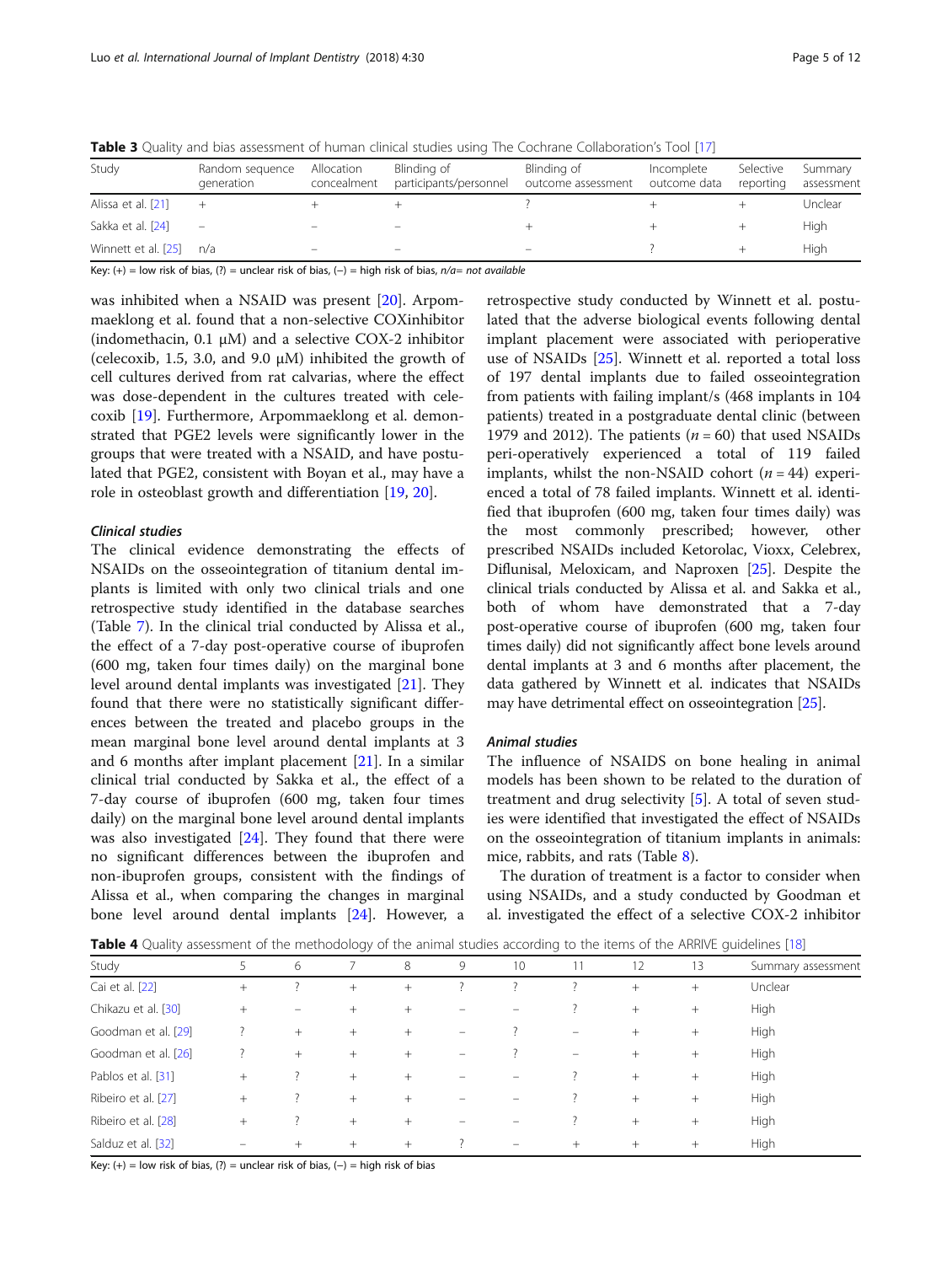<span id="page-5-0"></span>Table 5 Items of the ARRIVE Guidelines [\[18](#page-10-0)]

| Item | Domain                                       |
|------|----------------------------------------------|
| 5    | <b>Fthical statement</b>                     |
| 6    | Study design                                 |
|      | Experimental procedures                      |
| 8    | Experimental animals                         |
| 9    | Housing and husbandry                        |
| 10   | Sample size                                  |
| 11   | Allocating animals to experimental<br>groups |
| 12   | Experimental outcomes                        |
| 13   | Statistical analysis                         |

(rofecoxib, 12.5 mg/kg/day) administered for 6 weeks on bone growth in a bone harvest chamber during three different time periods: initial 2 of the 6 weeks, final 2 of the 6 weeks, and continuously for 6 weeks [\[26\]](#page-11-0). The bone harvest chamber was a titanium device that was implanted into the tibia of rabbits and had an inner removable core with canals that allowed for bone ingrowth into the inner chamber. Their results revealed that rofecoxib given continuously for 6 weeks significantly reduced bone ingrowth and osteoblasts per area compared with the control (no treatment), whilst rofecoxib given for 2 weeks did not appear to interfere with bone ingrowth and number of osteoblasts [[26\]](#page-11-0). Furthermore, the studies conducted by Ribeiro et al. investigated the effect of long-term administration (60 days) of a selective COX-2 inhibitor (meloxicam, 3 mg/kg/day) on the bone growth on a titanium implant [\[27](#page-11-0), [28](#page-11-0)]. Their results also indicated that long-term use of a selective COX-2 NSAID significantly reduces bone-to-implant contact, bone area, and bone density, ultimately leading to failed osseointegration [[27](#page-11-0)]. The data gathered in both studies suggest that duration of treatment is an important factor in the use of selective COX-2 NSAIDs, as short periods of rofecoxib and meloxicam did not adversely affect osseointegration [[26](#page-11-0), [27\]](#page-11-0).

The COX selectivity of NSAIDs and their interference with prostaglandin synthesis have been shown to inhibit bone healing [[23\]](#page-11-0). Goodman et al. performed a follow-up study where the titanium bone harvest chamber was again implanted into the tibia of rabbits and the rabbits were treated with water (control), a non-selective COX inhibitor (naproxen, 110 mg/kg/day), or a selective COX-2 inhibitor (rofecoxib, 12.5 mg/kg/day) for a 4-week period [\[29](#page-11-0)]. Their results again demonstrated that COX-2 inhibition significantly decreased bone ingrowth, where rofecoxib also decreased the number of osteoblasts per area [[29](#page-11-0)]. Furthermore, the conclusions by Goodman et al. were supported by the study by Chikazu et al. where titanium implants were inserted in wild-type and COX-2-knockout mice [[30\]](#page-11-0). Their results revealed that the expression of COX-2 was induced in bone surrounding the implants in wild-type mice, but not in COX-2-knockout mice and that the bone-to-implant

Table 6 In vitro studies that investigated the effect of NSAIDs on osteoblasts attached to titanium surfaces

| Study (year)                         | Sample                                 | Treatment group                                                                                                     | Methodology                                                                                                                                                                                                                | Parameter                                                                                                                                     | Outcome                                                                                                                                                                                                                                                                                                                                                                                                                       |
|--------------------------------------|----------------------------------------|---------------------------------------------------------------------------------------------------------------------|----------------------------------------------------------------------------------------------------------------------------------------------------------------------------------------------------------------------------|-----------------------------------------------------------------------------------------------------------------------------------------------|-------------------------------------------------------------------------------------------------------------------------------------------------------------------------------------------------------------------------------------------------------------------------------------------------------------------------------------------------------------------------------------------------------------------------------|
| Arpornmaeklong<br>et al. (2009) [19] | Mouse calvaria<br>cell line (MC3T3-E1) | Indomethacin<br>$0.1 \mu M$<br>Celecoxib 1.5 µM<br>Celecoxib 3.0 µM<br>Celecoxib 9.0 µM<br>Control                  | Incubation in treatment<br>medium for 5 days.<br>Investigations were<br>performed in three<br>experimental phases:<br>static, log, and plateau                                                                             | The following parameters<br>were assessed at 1, 3, and<br>5 days: cell attachment, cell<br>growth, cell differentiation,<br>secretion of PGE2 | Cells were able to grow and<br>attach to titanium surface for<br>all treatment groups.<br>Indomethacin and celecoxib<br>cell growth on days 3 and 5<br>in static phase and on day 3<br>in log phase.<br>Indomethacin and celecoxib<br>caused a significant decrease<br>PGF2 concentration in static<br>and plateau but not log<br>phases.                                                                                     |
| Boyan et al.<br>$(2001)$ $[20]$      | Human osteosarcoma<br>cell line (MG63) | Indomethacin<br>$0.1 \mu M$<br>Resveratrol<br>$1 \mu M$<br>Resveratrol<br>$10 \mu M$<br>NS-398 1 µM<br>NS-398 10 µM | Incubation in treatment<br>medium for 5 days.<br>Cells were cultured on<br>tissue culture plastic,<br>smooth titanium, and<br>two rough titanium<br>surfaces: grit-blasted/acid-<br>etched and titanium-<br>plasma sprayed | The following parameters<br>were assessed after 5 days:<br>osteocalcin content. PGE2<br>content, and $TGF-\beta1 content.$                    | Indomethacin, resveratrol,<br>and NS-398 had no effect<br>on osteocalcin content.<br>Indomethacin and<br>resveratrol blocked PGE2<br>production. NS-398 had no<br>effect on PGE2 production<br>on smooth surfaces but<br>caused a reduction on<br>rough surfaces.<br>Indomethacin blocked TGF-β1<br>production on rough<br>surfaces. Resveratrol blocked<br>TGF- $\beta$ 1 on TPS. NS-398 did<br>not cause TGF-β1 inhibition. |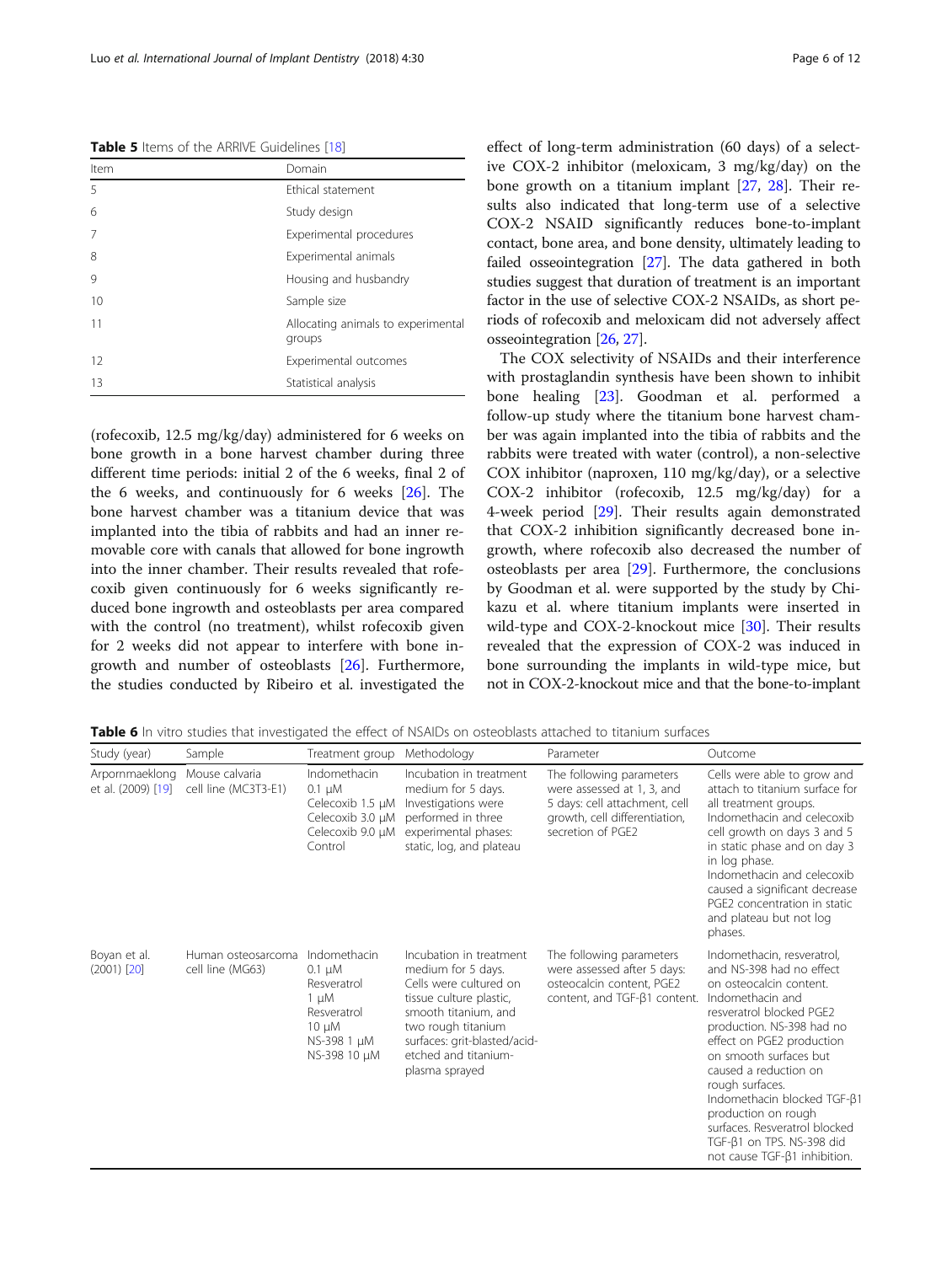<span id="page-6-0"></span>

|                                  | study (year) Sample (size)                                                                         | Treatment group (size)                                                                                                                     | Methodology                                                                                                                                                                                                          | Parameter                                                                 | Outcome                                                                                                                                                                                                                      |
|----------------------------------|----------------------------------------------------------------------------------------------------|--------------------------------------------------------------------------------------------------------------------------------------------|----------------------------------------------------------------------------------------------------------------------------------------------------------------------------------------------------------------------|---------------------------------------------------------------------------|------------------------------------------------------------------------------------------------------------------------------------------------------------------------------------------------------------------------------|
| $(2009)$ $[21]$<br>llissa et al. | Eligible human patients<br>$(n = 61)$                                                              | Ibuprofen $(n = 31)$ , implants<br>mplants inserted ( $n = 132$ ). Placebo ( $n = 30$ ), implants<br>$(n = 67)$ .<br>$(n = 65)$ .          | Ibuprofen, 600 mg q.i.d. for 7 days<br>orally                                                                                                                                                                        | and 6 months                                                              | marginal bone height at 3 marginal bone level changes at 3 or 6 months.<br>Post-operative radiographic No statistically significant differences in mean                                                                      |
| Sakka et al.<br>$(2013)$ $[24]$  | Implants inserted $(n = 57)$ .<br>Eligible human patients<br>$(n = 28)$ .                          | 14), implants<br>Non-Ibuprofen (n = 14),<br>mplants $(n = 26)$<br>$l$ buprofen $(n =$<br>$n = 31$ ).                                       | Ibuprofen, 600 mg q.i.d. for 7 days<br>orally                                                                                                                                                                        | and 6 months                                                              | marginal bone height at 3 marginal bone level changes at 3 or 6 months.<br>Post-operative radiographic No statistically significant differences in mean                                                                      |
| Vinnett et al.<br>2014) [25]     | 1979 and 2012 with failed<br>Patients treated between<br>and surgically removed<br>dental implants | NSAIDs (n = 60, with 119 failed<br>NSAIDs $(n=44)$<br>Cohort that did not use<br>with 78 failed implants).<br>post-operative<br>implants). | meloxicam, paracetamol, and naproxen.<br>Cohort that used post-operative Ibuprofen was the most commonly<br>ketorolac, vioxx, celebrex, diflunisal,<br>Other prescribed analgesics were<br>prescribed, 600 mg q.i.d. | Radiographic bone loss.<br>Vertical bone height of<br>remaining implants. | NSAID cohort experienced more implant failures<br>radiographic bone loss greater than 30% of the<br>The NSAID cohort experienced more cases of<br>vertical height of their remaining implants.<br>than the non-NSAID cohort. |
|                                  |                                                                                                    |                                                                                                                                            |                                                                                                                                                                                                                      |                                                                           |                                                                                                                                                                                                                              |

| ļ<br>١<br>ļ<br>I<br>i<br>١<br>١<br>֖֚֚֚֚֚֚֚֚֚֚֚֚֚֡֝ |
|-----------------------------------------------------|
| י<br>י<br>I<br>١<br>I                               |
| ・・・・・・・・<br>l<br>ξ<br>Ì                             |
| l<br>J<br>١                                         |
|                                                     |
| 5<br>ł<br>ì<br>Ï                                    |
| ţ<br>l<br>I<br>l<br>ı                               |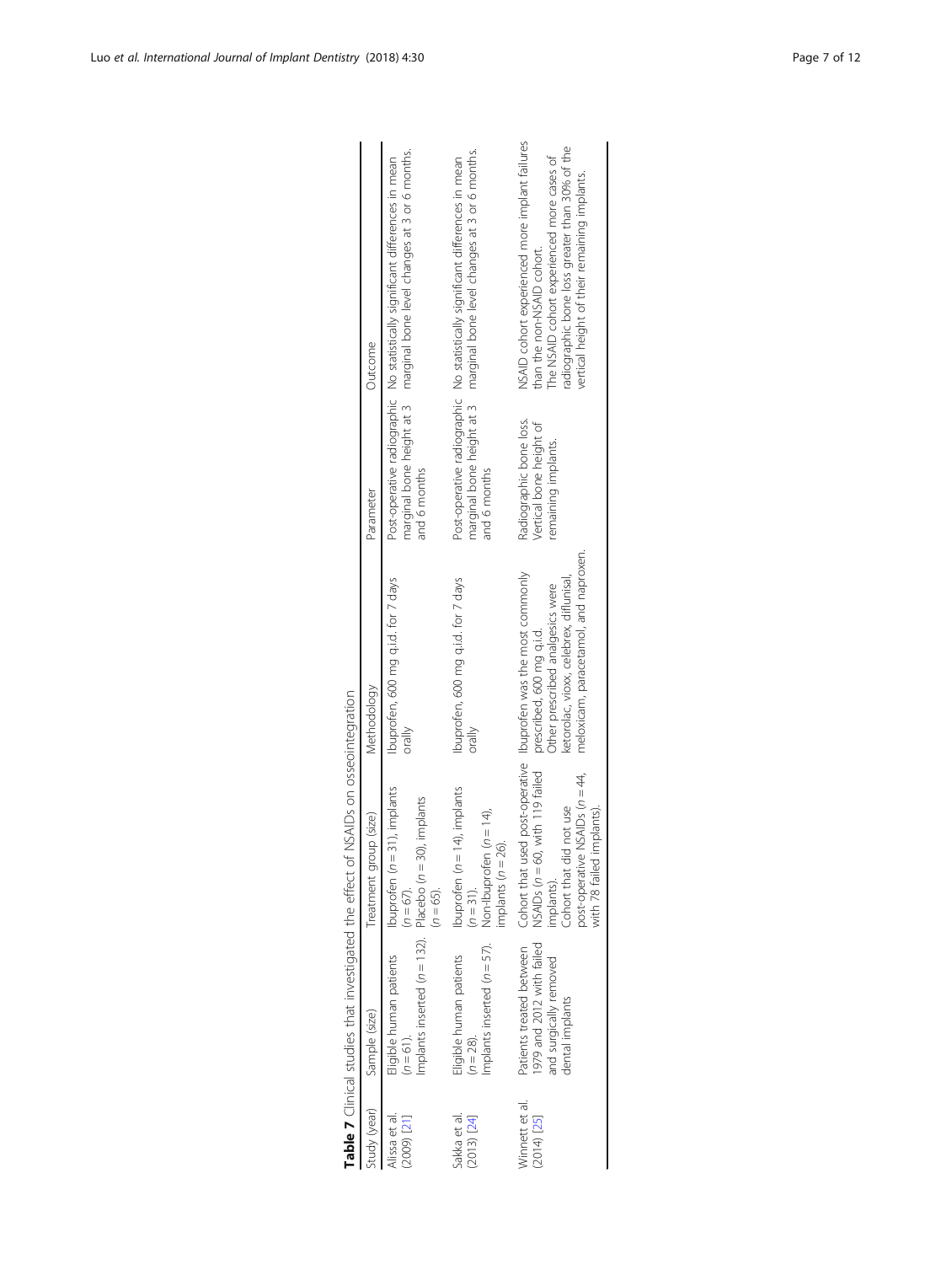| $\overline{)}$                                      |
|-----------------------------------------------------|
|                                                     |
|                                                     |
| $\ddot{\phantom{a}}$                                |
|                                                     |
|                                                     |
| ١                                                   |
|                                                     |
|                                                     |
| ι                                                   |
|                                                     |
| I                                                   |
|                                                     |
| )                                                   |
|                                                     |
| りり                                                  |
|                                                     |
| j                                                   |
|                                                     |
|                                                     |
|                                                     |
| うりょく                                                |
| I                                                   |
| ֖֖֖֖֖֖֖֖֖֖֖֚֚֚֚֚֚֚֚֚֚֚֚֚֚֚֚֚֚֚֚֬֝<br>$\mathfrak{g}$ |
|                                                     |
| $\ddot{\phantom{a}}$                                |
| $\ddot{\phantom{a}}$                                |
|                                                     |
| i                                                   |
|                                                     |
|                                                     |
|                                                     |
|                                                     |
|                                                     |
|                                                     |
| j                                                   |
| i                                                   |
|                                                     |
| l                                                   |
| $\mathbf{r}$                                        |
| ١                                                   |
|                                                     |
|                                                     |
| )<br>5                                              |
|                                                     |
|                                                     |
|                                                     |
|                                                     |
|                                                     |
|                                                     |
|                                                     |
| c                                                   |
| ı                                                   |
|                                                     |
|                                                     |
| ī<br>ţ<br>ľ                                         |

<span id="page-7-0"></span>

| Study (year)                  | Sample (size)                                                                                                                      | Treatment group<br>(size)                                                                                                                                | Methodology                                                                                                                                                                                                                       | Parameter                                                                                                                                                                                                       | Outcome                                                                                                                                                                                                                                           |
|-------------------------------|------------------------------------------------------------------------------------------------------------------------------------|----------------------------------------------------------------------------------------------------------------------------------------------------------|-----------------------------------------------------------------------------------------------------------------------------------------------------------------------------------------------------------------------------------|-----------------------------------------------------------------------------------------------------------------------------------------------------------------------------------------------------------------|---------------------------------------------------------------------------------------------------------------------------------------------------------------------------------------------------------------------------------------------------|
| Cai et al. (2015) [22]        | into calvaria ( $n = 18$ ).<br>New Zealand white<br>Implant inserted<br>rabbits $(n = 18)$                                         | Diclofenac $(n = 6)$<br>Parecoxib $(n = 6)$<br>Control $(n = 6)$                                                                                         | Parecoxib, 1.5 mg/kg/day<br>Diclofenac, 2 mg/kg/day<br>administered for 7 days:<br>subcutaneous injection<br>Treatments were<br>orally                                                                                            | Histomorphometric: bone-to-implant<br>Parameters observed at week 4 and<br>Micro-CT: bone volume ratio, mean<br>trabecular thickness, and mean<br>12 after implantation<br>trabecular separation<br>contact.    | nor between the different time points.<br>No statistically significant differences<br>between the three separate groups,                                                                                                                          |
| Chikazu et al. (2007)<br>[30] | 9-week old male mice<br>Implant inserted in<br>femur ( $n = 72$ ).<br>$(n = 72)$                                                   | Mice with the original<br>maintained: Wild-type<br>C57BL6/129S7 hybrid<br>background were<br>COX-2-knockout<br>generated and<br>$(n = 36)$<br>$(n = 36)$ | No drug was administered                                                                                                                                                                                                          | Histomorphometric analysis at weeks<br>mRNA levels were observed at days<br>4 and 8: bone-to-implant contact.<br>insertion: expression of COX-2 and<br>0, 1, 2, 4, 7, and 56 after implant<br>osteocalcin mRNA. | mRNA was induced in bone surrounding<br>Bone-to-implant contact was minimal in<br>implants in wild-type mice, but not in<br>Expression of COX-2 and osteocalcin<br>knockout mice.<br>knockout mice.                                               |
| Goodman et al. (2002)<br>29   | Titanium bone harvest<br>chamber inserted in<br>New Zealand white<br>rabbits $(n = 8)$ .<br>tibia ( $n = 8$ ).                     | Naproxen<br>Rofecoxib<br>Control                                                                                                                         | Control: weeks 0-4 and 9-<br>Treatments administered:<br>Rofecoxib, 12.5 mg/kg:<br>Naproxen, 110 mg/kg:<br>week 13-16 orally.<br>weeks 5-8 orally.                                                                                | Immunohistochemistry observed: total<br>tissue area, total bone area, ratio of<br>osteoblasts and osteoclast-like cells<br>bone area, and total number of<br>per section area                                   | Rofecoxib decreased the area of osteoblasts<br>naproxen sodium did not reach statistical<br>Naproxen and rofecoxib decreased bone<br>per area compared with controls, and<br>ingrowth significantly<br>significance.                              |
| Goodman et al. (2005)<br>26   | bilaterally in tibia $(n = 16)$ .<br><b>Titanium bone harvest</b><br>New Zealand white<br>chamber implanted<br>rabbits $(n = 8)$ . | Rofecoxib<br>Control                                                                                                                                     | coxib (12.5 mg/day) for the<br>each: control-no drug; rofe-<br>trial, or the last 2 weeks or<br>6 weeks washout periods<br>given continuously for all<br>administered for 6 weeks<br>first 2 weeks of a 6-week<br>Treatments were | Immunohistochemistry observed: total<br>bone area, and the total number of<br>osteoblasts and osteoclast-like cells<br>tissue area, total bone area, ratio of<br>per section area                               | Rofecoxib given continuously for 6 weeks<br>Rofecoxib given for 2 of a 6-weeks cycle<br>cells and osteoblasts per area compared<br>had less bone ingrowth, osteoclast-like<br>did not interfere with the parameters.<br>to the control treatment. |
| Pablos et al. (2008) [31]     | rats, 3-month-old, weighing<br>Implant inserted in tibia<br>Male Sprague-Dawley<br>$250-300$ g ( $n = 30$ ).<br>$(n = 30)$ .       | Meloxicam $(n = 10)$<br>Diclofenac $(n = 10)$<br>Control $(n = 10)$                                                                                      | Meloxicam, 0.2 mg/kg daily<br>Diclofenac, 1.07 mg/kg<br>b.i.d. for 5 days.<br>for 5 days.                                                                                                                                         | contact, cortical bone area, and trabecular<br>after implant insertion: bone-to-implant<br>Histomorphometric analysis at 28 days<br>bone area within the implant threads                                        | in diclofenac compared with meloxicam<br>The bone-to-implant contact was lower<br>The trabecular bone area was greater<br>in diclofenac compared with the<br>meloxicam and control.<br>and control.                                               |
| Ribeiro et al. (2006) [27]    | Male Wistar rats, aged 10<br>Implant inserted in tibia<br>weeks $(n = 31)$<br>$(n = 31)$ .                                         | Meloxicam $(n = 17)$<br>Control $(n = 14)$                                                                                                               | control, 1 mL/kg of saline<br>injections for 60 days:<br>Meloxicam, 3 mg/kg<br>Daily subcutaneous                                                                                                                                 | Histomorphometric analysis at 60 days after<br>bone area, and bone density in the cortical<br>implant insertion: bone-to-implant contact,<br>and cancellous bone areas                                          | contact, bone area, and bone density<br>Meloxicam reduced bone-to-implant<br>in both the cortical and cancellous<br>bone areas.                                                                                                                   |
| Ribeiro et al. (2009) [28]    | Male Wistar rats, aged 10<br>mplant inserted in tibia<br>$wee$ ks ( $n = 30$ )                                                     | Meloxicam $(n = 16)$<br>Control $(n = 14)$                                                                                                               | control, 1 mL/kg of saline<br>injections for 60 days:<br>Daily subcutaneous                                                                                                                                                       | Histomorphometric analysis at 60 days after<br>bone area, and bone density in the cortical<br>implant insertion: bone-to-implant contact,                                                                       | oxide can increase bone-to-implant contact;<br>however, it does not reverse the negative<br>Blasting implant surface with aluminium                                                                                                               |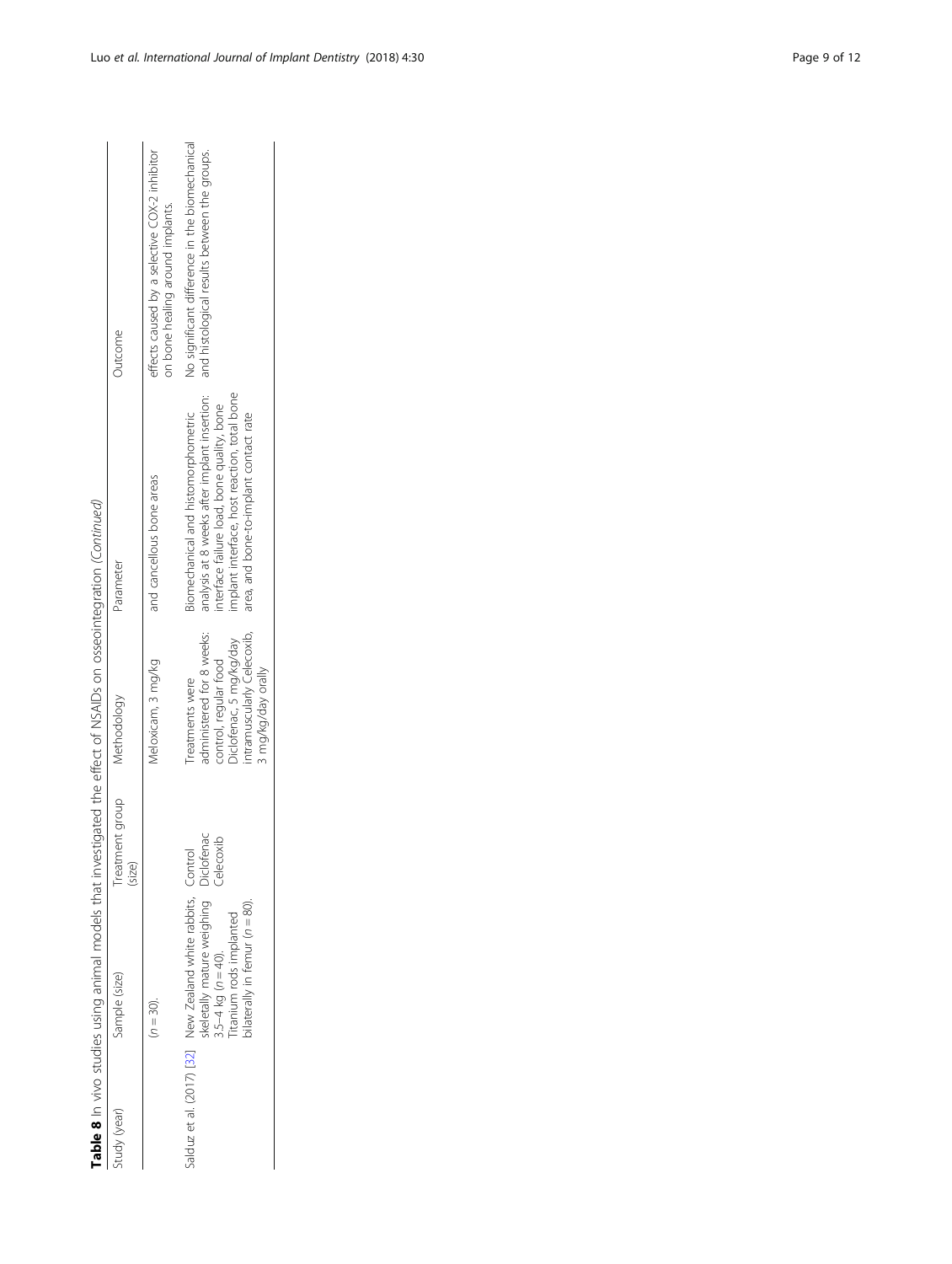<span id="page-9-0"></span>

contact was minimal in newly formed bone in COX-2-knockout mice [\[30](#page-11-0)]. The data collected by Goodman et al. and Chikazu et al. postulated that COX-2 may have an important role in osseointegration [[26](#page-11-0), [30](#page-11-0)]. However, a study conducted by Pablos et al., that investigated the effect of a non-selective COX inhibitor (diclofenac, 1.07 mg/kg/day) and a selective COX-2 inhibitor (meloxicam, 0.2 mg/kg/day) administered for 5 days on peri-implant healing in rats, revealed that diclofenac delayed peri-implant bone healing and negatively affected the bone-to-implant contact, whereas meloxicam had no negative effect on peri-implant healing [\[31](#page-11-0)]. The results of Pablos et al. were inconsistent with the results of the study conducted by Cai et al. that also investigated the effect of diclofenac (2 mg/kg/day) and a selective COX-2 inhibitor (parecoxib, 1.5 mg/kg/day) administered for 7 days on the osseointegration of titanium implants in rabbit calvarias. Their results revealed no statistically significant differences between the experimental groups and the control [\[22](#page-11-0)]. Furthermore, a recent study conducted by Salduz et al. that investigated the effect of a non-selective COX inhibitor (diclofenac, 5 mg/kg/day) and a selective COX-2 inhibitor (celecoxib, 3 mg/kg/day) administered for 8 weeks on bone

growth and osseointegration on two different alternative titanium surfaces revealed no statistically significant differences in the biomechanical and histological results between the experimental groups and the control, suggesting that long-term use of NSAIDs does not affect osseointegration [[32](#page-11-0)]. The data collected in animal studies regarding duration of treatment and drug selectivity is inconsistent, and there is a lack of consensus on the influence of NSAIDs on osseointegration in animal models.

#### Limitations

The majority of the included studies revealed a high risk of bias, and conclusions from studies that have a high risk of bias are sufficient to affect interpretation of data [[16](#page-10-0)–[18](#page-10-0)]. Publication and selection bias is apparent in several included studies, as the negative effects of NSAIDs on osseointegration can be expected in the studies that administered NSAID at a high concentration and/or for a prolonged period of time. The conclusions of this systematic review were largely based on animal studies, as there are very few published in vitro and clinical studies relating to the effect of NSAIDs on osseointegration. The effects of NSAIDs on osseointegration in animals cannot be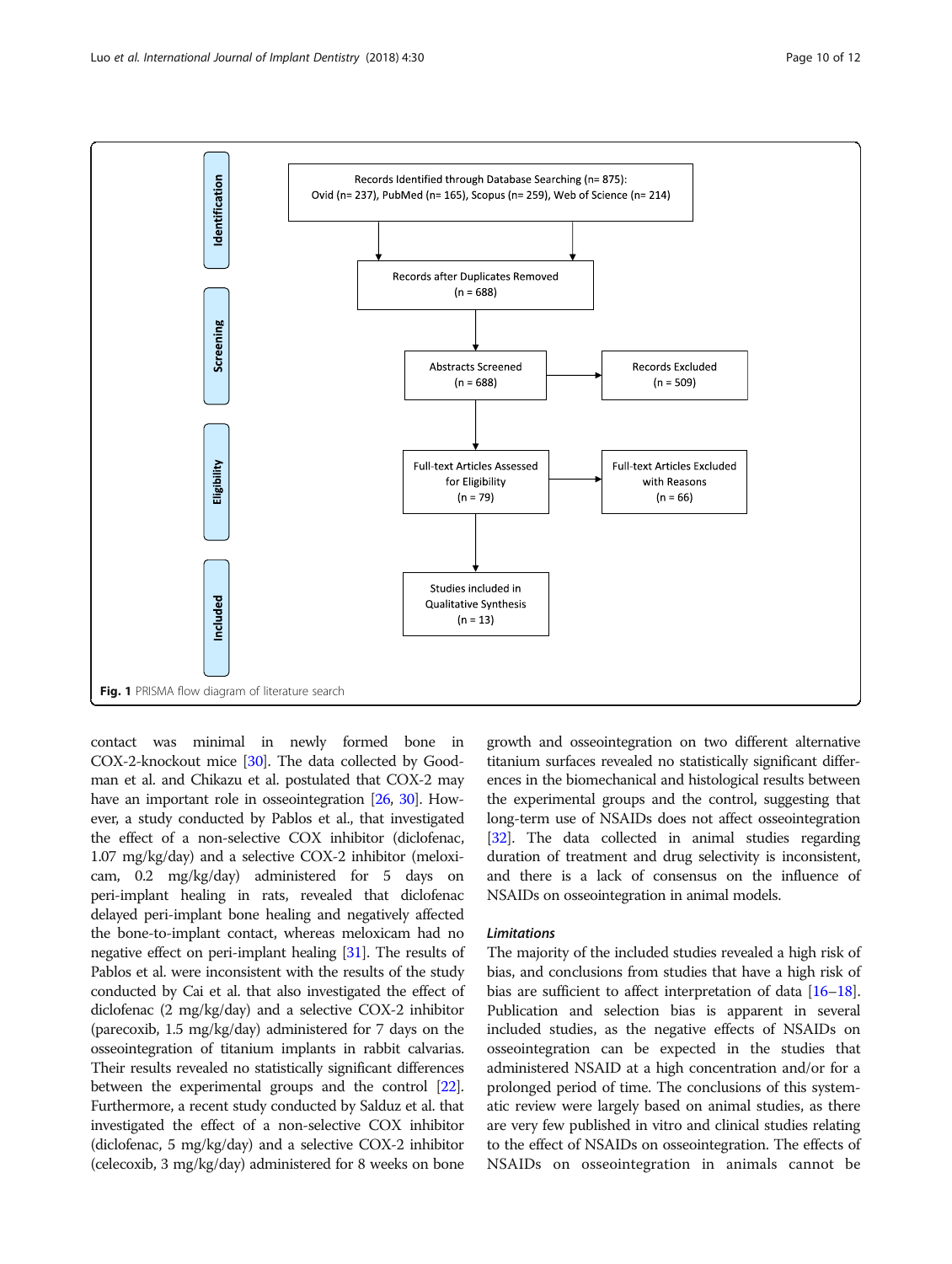<span id="page-10-0"></span>translated to humans due to the vastly different pharmacokinetics.

The analgesic and therapeutic effects of NSAIDs are achieved by COX-2 inhibition  $[4]$ . It is likely that COX inhibition by NSAIDs is detrimental to the bone healing process, given the favourable actions of PG on this process [4]. Osteoblasts have the capacity to produce PGs, where PGE2 is most abundant, through the COX pathway though the evidence asserting that PGs have a direct role in bone healing is inconclusive [1, [23\]](#page-11-0). Furthermore, there is insufficient evidence in the current literature to explicitly conclude that there is a relationship between the use of NSAIDs and early implant failure. However, osseointegration does not appear to be negatively affected by NSAIDs in the human clinical studies, which contrasts with the experimental in vitro and in vivo animal studies. Furthermore, there are no human clinical studies that have investigated the effect of a selective COX-2 NSAID on osseointegration. Therefore, further research with an emphasis in human clinical studies comparing the effect of the COX selectivity of NSAIDs on osseointegration is required.

#### Abbreviations

COX: Cyclooxygenase; NSAID/s: Non-steroidal anti-inflammatory drug/s; PG: Prostaglandin; PGE2: Prostaglandin E2

#### Acknowledgements

The authors acknowledge and are grateful for the help and preparation of manuscript by the supporting research supervisors: Dr. Ernest Jennings and Prof. Alan Nimmo.

#### Funding

The systematic review is funded by James Cook University College of Medicine and Dentistry as part of a Dentistry Honours Research Project.

#### Availability of data and materials

A meta-analysis was not conducted for this systematic review. The critical analysis tables that support the conclusions of this article are included within the article (Tables [6](#page-5-0), [7](#page-6-0) and [8](#page-7-0)).

#### Authors' contributions

All the authors have made significant contributions to the systematic review. JDL, TJ, and MN were the primary, second, and third reviewer, respectively. JDL was involved in the primary literature acquisition. JDL, TJ, and MN were all involved in the interpretation and analysis of data. TJ and MN contributed equally in designing and drafting the tables. JDL drafted the manuscript which was critically revised by DS and CM. DS and CM are the primary supervisors of the Honours Research Project. All authors read and approved the final manuscript.

#### Ethics approval and consent to participate

Not applicable

#### Consent for publication

Not applicable

#### Competing interests

Jie Denny Luo, Catherine Miller, Tamara Jirjis, Masoud Nasir, and Dileep Sharma declare that they have no competing interests.

#### Publisher's Note

Springer Nature remains neutral with regard to jurisdictional claims in published maps and institutional affiliations.

#### Author details

<sup>1</sup>College of Medicine & Dentistry, James Cook University, 14-88 McGregor Road, Smithfield, QLD 4878, Australia. <sup>2</sup>College of Public Health, Medical and Veterinary Sciences, James Cook University, 14-88 McGregor Road, Smithfield, QLD 4878, Australia.

#### Received: 22 May 2018 Accepted: 13 July 2018 Published online: 09 October 2018

#### References

- 1. Salari P, Abdollahi M. Controversial effects of non-steroidal antiinflammatory drugs on bone: a review. Inflamm Allergy Drug Targets. 2009; 8(3):169–75.
- 2. Boursinos LA, Karachalios T, Poultsides L, Malizos KN. Do steroids, conventional non-steroidal anti-inflammatory drugs and selective Cox-2 inhibitors adversely affect fracture healing? J Musculoskelet Neuronal Interact. 2009;9(1):44–52.
- 3. Kalyvas DG, Tarenidou M. Influence of nonsteroidal anti-inflammatory drugs on osseointegration. J Oral Sci. 2008;50(3):239–46.
- 4. Gomes FIF, Aragão MGB, de Paulo Teixeira Pinto V, Gondim DV, Barroso FC, Silva AA, et al. Effects of nonsteroidal anti-inflammatory drugs on osseointegration: a review. J Oral Implantol. 2015;41(2):219–30.
- 5. Pountos I, Georgouli T, Calori GM, Giannoudis PV. Do nonsteroidal antiinflammatory drugs affect bone healing? A critical analysis. ScientificWorldJournal. 2012;2012:606404.
- 6. van Esch RW, Kool MM, van As S. NSAIDs can have adverse effects on bone healing. Med Hypotheses. 2013;81(2):343–6.
- 7. Fracon RN, Teofilo JM, Satin RB, Lamano T. Prostaglandins and bone: potential risks and benefits related to the use of nonsteroidal antiinflammatory drugs in clinical dentistry. J Oral Sci. 2008;50(3):247–52.
- 8. Marks SC Jr, Miller SC. Local delivery of prostaglandin E1 induces periodontal regeneration in adult dogs. J Periodontal Res. 1994;29(2):103–8.
- 9. Trombelli L, Lee MB, Promsudthi A, Guglielmoni PG, Wikesjo UM. Periodontal repair in dogs: histologic observations of guided tissue regeneration with a prostaglandin E1 analog/methacrylate composite. J Clin Periodontol. 1999;26(6):381–7.
- 10. Dean DD, Campbell CM, Gruwell SF, Tindall JW, Chuang HH, Zhong W, et al. Arachidonic acid and prostaglandin E2 influence human osteoblast (MG63) response to titanium surface roughness. J Oral Implantol. 2008;34(6):303–12.
- 11. Geusens P, Emans PJ, De Jong JJA, Van Den Bergh J. NSAIDs and fracture healing. Curr Opin Rheumatol. 2013;25(4):524–31.
- 12. Evans CE, Butcher C. The influence on human osteoblasts in vitro of nonsteroidal anti-inflammatory drugs which act on different cyclooxygenase enzymes. J Bone Joint Surg Br. 2004;86(3):444–9.
- 13. Müller M, Raabe O, Addicks K, Wenisch S, Arnhold S. Effects of non-steroidal anti-inflammatory drugs on proliferation, differentiation and migration in equine mesenchymal stem cells. Cell Biol Int. 2011;35(3):235–48.
- 14. Marquez-Lara A, Hutchinson ID, Nuñez F, Smith TL, Miller AN. Nonsteroidal anti-inflammatory drugs and bone-healing: a systematic review of research quality. JBJS Rev. 2016;4(3). <https://doi.org/10.2106/JBJS.RVW.O.00055>.
- 15. Liberati A, Altman DG, Tetzlaff J, Mulrow C, Gøtzsche PC, Ioannidis JPA, et al. The PRISMA statement for reporting systematic reviews and meta-analyses of studies that evaluate health care interventions: explanation and elaboration. PLoS Med. 2009;6(7):e1000100.
- 16. Faggion CM Jr. Guidelines for reporting pre-clinical in vitro studies on dental materials. J Evid Based Dent Pract. 2012;12(4):182–9.
- 17. Higgins JPT, Altman DG, Gøtzsche PC, Jüni P, Moher D, Oxman AD, et al. The Cochrane Collaboration's tool for assessing risk of bias in randomised trials. BMJ. 2011;343. <https://doi.org/10.1136/bmj.d5928>.
- 18. Kilkenny C, Browne WJ, Cuthill IC, Emerson M, Altman DG. Improving bioscience research reporting: the ARRIVE guidelines for reporting animal research. PLoS Biol. 2010;8(6):e1000412.
- 19. Arpornmaeklong P, Akarawatcharangura B, Pripatnanont P. Factors influencing effects of specific COX-2 inhibitor NSAIDs on growth and differentiation of mouse osteoblasts on titanium surfaces. Int J Oral Maxillofac Implants. 2008;23(6):1071–81.